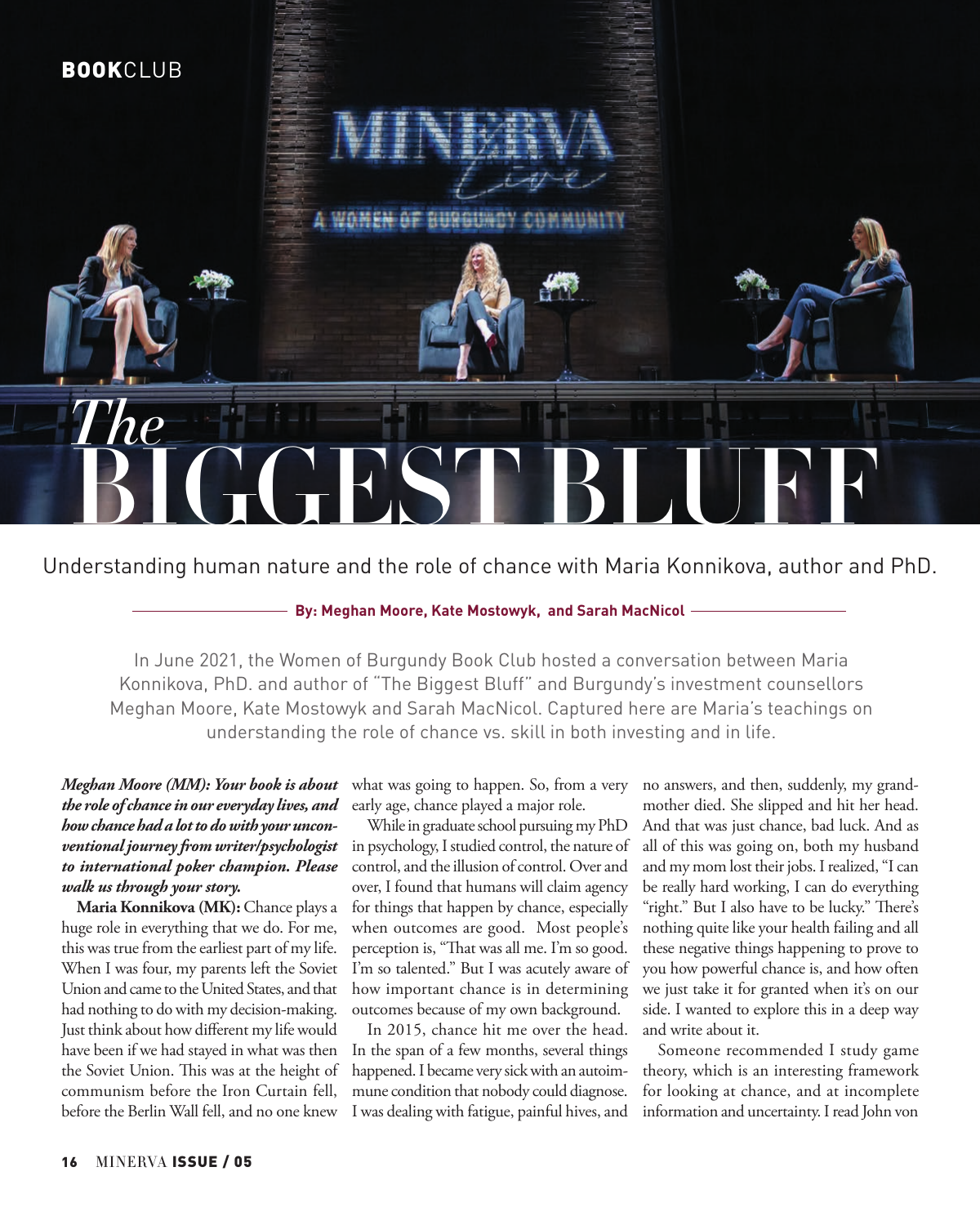Neumann's *Theory of Games and Economic Behavior*, which is the foundational text of game theory. John von Neumann was a poker player, and game theory, this entire complex economic theory that defines the 20th century, was born out of poker. Von Neumann thought that poker was the perfect way of understanding strategic decision-making. He reasoned that poker was a game that mirrored life because players are required to act based on incomplete information. There's no such thing in poker or in life as complete certainty. Everything is a matter of probability. And our goal is to be on the right side of probability, to put ourselves in a position to get lucky, but whether we do or not, is not up to us.

For this reason, I decided I was going to learn to play poker, spend a year immersed in this world, and write about my experience. I planned to use poker as a metaphor for life to explore decision-making and the limits of skill, and to try to figure out the answers to: "How do we learn what we can and can't control? How do we maximize our skill? How do we minimize those moments when chance is against us and emerge in the best possible shape on the other side?"

*Sarah MacNicol (SM): When I think about poker, I think about the statistics and the probabilities behind the hand that you're dealt. However, your PhD is in the psychology of decision-making, and there are a lot of decisions that need to be made throughout the course of a poker hand. What did you learn from poker that we can apply to our day-to-day decision-making processes?*

**MK:** My big fear when I got into poker was that I was not going to be successful because I don't have a math background. My coach, Erik Seidel, who's one of the best poker players in the world, told me that the math is so basic that an elementary school student could do it. He asked, "can you add, subtract, multiply, and divide?" Because at the end of the day, that's all it is. And he was right.

That helped me because one of the things

that you realize is how much your attitude, your psyche, can hold you back. If you're scared and you think, "I can't do this. I can't understand it," you've told your brain you don't have the skills. But if you say to yourself, "I give myself permission to learn and see what I can do," your brain becomes much more receptive. Your mindset is incredibly powerful.

One of the things that poker taught me about decision making was how much it



it's no longer up to us.<br> **1993 There's no such thing in poker or in life as complete certainty. Everything is a matter of probability. And our goal is to be on the right side of probability, to put ourselves in a position to get lucky, but whether we do or not,** 

matters what you project to others. People don't know what cards you're holding. All they can see is what you're showing them, how you're acting, your objective actions. That is such an empowering thing when you internalize it because you realize, "I don't actually have to give all of the information. I don't have to tell everyone everything I know. I can actually project the confidence that I see in other players at the table." It made me realize how much my own attitude held me back in real life. My attitude of, "well, my

hand's not that great, so I'm not going to ask for very much." I think that's often true for women because that's how we're taught to behave in society.

That's the emotional side of the decision-making process. I also learned a lot about how to make decisions in a way that's logical, based in math and the reality of the situation, in observation and asking: "what are all of the factors I need to consider when I'm making this choice?"

The single most important lesson of decision-making that I took away from my research was that it is critical to separate the process of making the decision from its outcome. In real life, we often conflate the two. If something turns out well, we think, "great, good decision." If something turns out poorly, we think, "oh, bad decision." And if someone else made the decision, we credit or blame them. What poker teaches you so clearly is that the outcome does not equal the process. In poker, you could be a 75% favourite to win all the time. But 25% of the time you are going to lose. And that doesn't mean you made the wrong choices.

When people ask me how to improve their decision-making, I urge them to write down the factors that are important, what things matter, and how certain they are of these things. Work it through objectively beforehand, because once you're in that situation, you're going to be emotional, and lots of other things will be going on. Crucially, if you don't write down your framework in advance, you are going to have hindsight bias. You will assess the quality of the decision on the outcome instead of evaluating the process itself.

*Kate Mostowyk (KM): One of the biggest challenges we face as investors is to remain disciplined and focused on the long term despite all the noise and things that are out of our control in the short term. How can we apply your learnings to become better long-term investors?*

**MK:** It's all about process versus outcome. In the immediate term, chance overpowers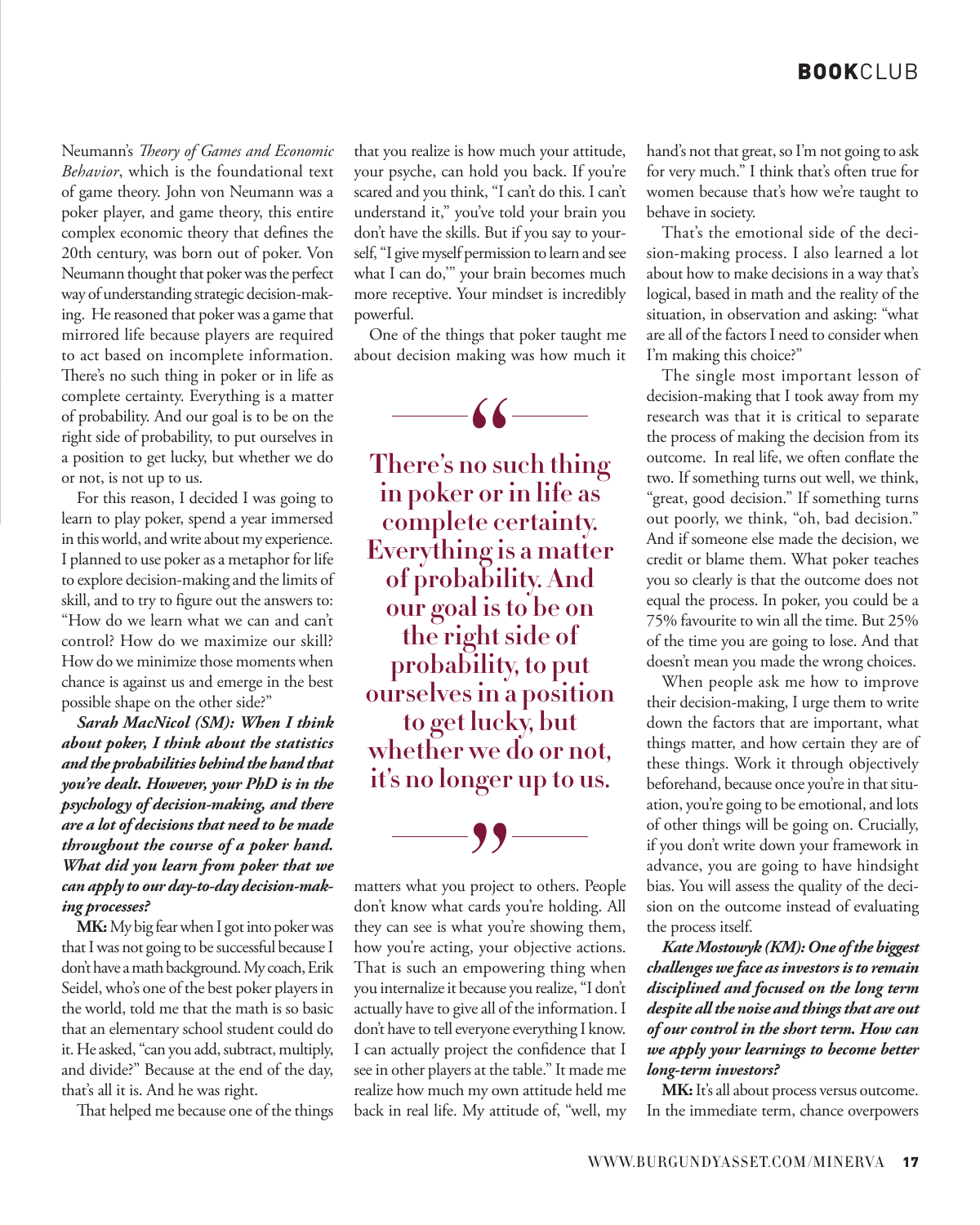# **BOOK**CLUB

skill. Anyone can get lucky in one decision, in one hand of poker, in one tournament, in one game, in one investment. And in investments, you often see that when someone gets very lucky early on, others think they're brilliant. They will have an easy time raising money, because of their early luck. But because of short term thinking, we may reward people for the wrong things. The important thing is to keep in mind is that there's a huge difference between short and long term.

We also need to realize that we don't know what chance looks like in real life. It's so easy to think that 25% means one out of four, right? That if I just lost, then I'm going to win the next three times. That's not how it works. Probability is not normally distributed in life. It can be completely skewed. If I'm a 75% favourite, I can be stuck in that 25% for a very long time. Probability doesn't care about me. It doesn't know who I am. It's just chance. And this is true in markets too. The markets don't care that you're invested in them. They don't care that you deserve to be lucky. It's just chance.

One of the most important lessons that my coach Erik taught me about poker, and I think it applies to investing as well, is to make sure you're properly bankrolled for the long term. That whenever you make a decision, you are in a position to withstand the short term if it is negative. He said, "If you ever actually find that the amount of money is making you evaluate risk differently, you're playing too high. You're risking too much. Your bankroll management is incorrect. You should always play so that the stakes don't matter, so that you can withstand that variance and you can hold when you need to hold, and not be driven by short-term considerations." I think that's a powerful lesson for investing. When I was in grad school, I exclusively worked on stock market and investing behaviour. We found that people overtrade all the time. Oftentimes they would have made a lot more money if they just didn't do anything. They make the mistake of looking at the short term, at spikes, at dips, at how much they're losing,

and how much they're making. They often ended up selling winners and holding onto losers because of emotional biases. But if you just think long term and think about solid, fundamental decision-making, you can avoid a lot of mistakes.

The long term also means that during your "hold" timeframe new information is going to come in, and the world will change. You have to be willing to update, to realize that the decision that was correct yesterday might not be correct today, might not be correct in two months. That doesn't make you a poor decision maker or a bad investor. It just means you need to update your decision based on new information.

#### *MM: Behavioural biases are relevant in both poker and investing. What behavioural bias was the hardest for you to overcome when you were playing poker, and how did you eventually conquer it?*

MK: For me, one of the hardest ones is the sunk cost fallacy. The sunk cost fallacy is when you feel like you have already committed so much that you must stay, that you can't walk away, that you're (in poker terms) "pot committed:" "I've already invested so much in this hand that I have to win." It is something that we do all the time in life. Think about putting good money after bad because you think, "I've already invested millions." Or you put good energy after bad because you think, "I've already spent two years on this project." Companies crash when they continue to invest resources in a product that they've been developing for years, even when a competitor has beaten them to market. Rather than abandon and change direction and work on something new, the company decides: "we're going to finish it anyway, because we've already spent multiple years on this." This happens over and over, and you want to shake them and say, "it doesn't matter. You can't get back what you've already put in, but you can avoid putting in more."

I think one of the reasons why sunk cost fallacy bias was difficult for me to overcome, even though I understood it intellectually,



was because of a different bias, a bias of risk aversion. I was a more cautious player than most and people were taking advantage of that. I ended up getting into situations where I didn't have very much bargaining power. I didn't have many chips because I wasn't taking enough risk. I would wait for great hands. When I had those great hands, I wanted to play them - I didn't want to walk away. And what you need to realize is that you have to take more risks and play more hands, not just the "great" ones, so you're not putting yourself in a situation where you are pressured to stay in. Your hand is only as good as the moment you're playing it. You need to always be willing to walk away in poker, and in life. You need to always be willing to fold. And that power, the power to fold and knowing when to fold is sometimes what distinguishes the really great players from the not-so-great ones. *KM: One of my favourite moments in the book was when you decided that you want to be known as a good poker player and not a good "female" poker player. What was it like being the only woman at the poker table, and how did you persevere?*

**MK:** At the beginning, I found it incredibly challenging to be the only woman at the poker table. I was quite surprised at my response because I come from the worlds of media and academia, which are also male-dominated environments. And I always thought of myself as a strong, confident woman. But in poker, it is 97-98% male. You can go for days without meeting another woman.